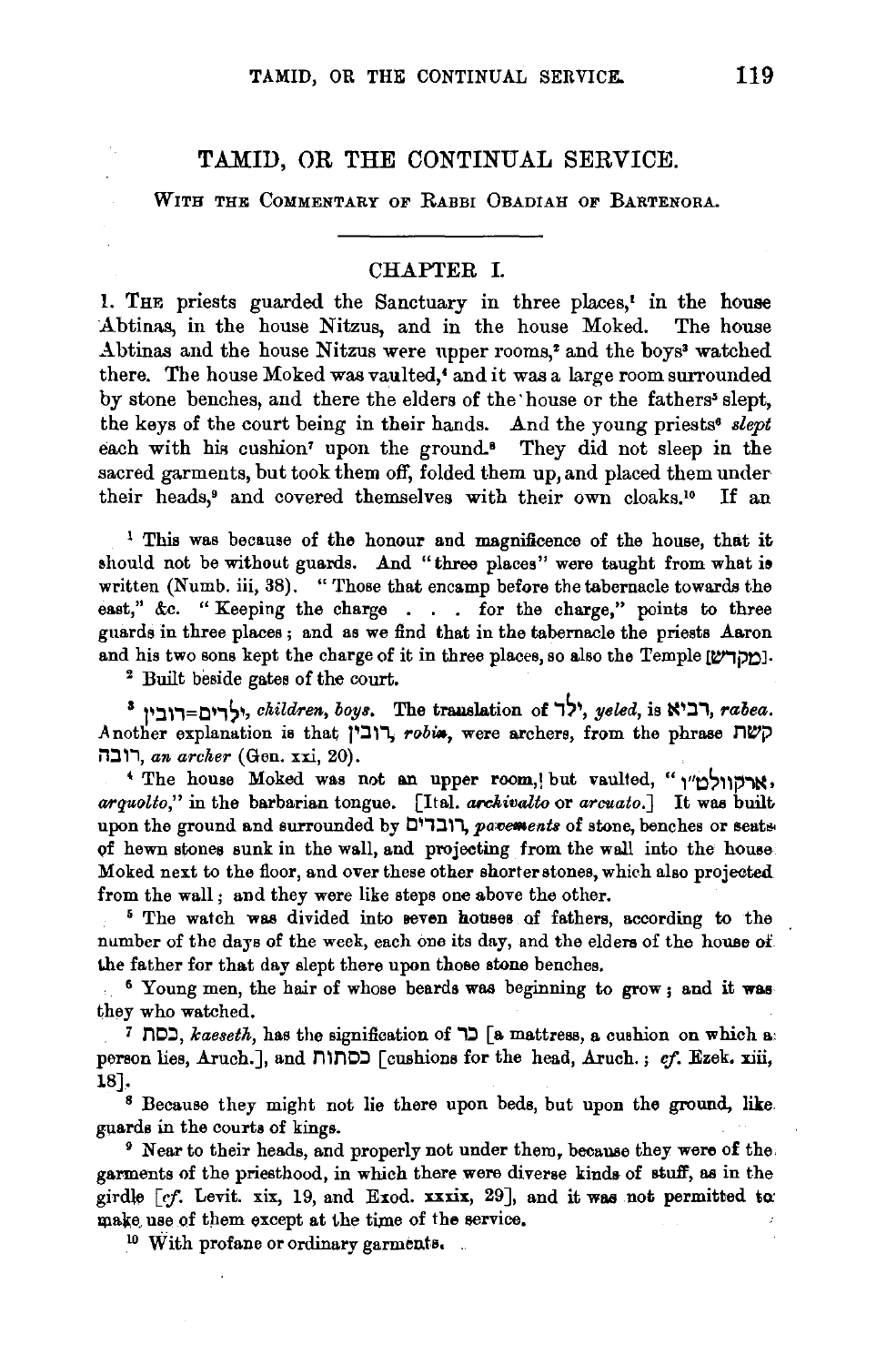impurity happened to one of them, he went out and passed by the passage<sup>11</sup> that went under the Sanctuary, lamps burning on either side,<sup>12</sup> until he reached the bathing place. And a large fire was there<sup>13</sup> and a privy of  $h^{(n)}$  and this was its honour.<sup>14</sup> that if he found it shut<sup>15</sup> he knew that some one was there, if open, he knew that no one was there. He descended and bathed, came up and wiped himself,<sup>16</sup> and warmed himself before the fire, and came and sat by his brethren the priests<sup>17</sup> until the gates were opened, when he went out<sup>18</sup> and went his way.

2. Whoever of the priests desired to cleanse the altar19 rose early and bathed<sup>20</sup> before the prefect came. And at what time did the prefect come  $i^{21}$ Not always at the same time. Sometimes he came at cock-crow,<sup>22</sup> or near it, either before or after. The overseer came and knocked to them, and they opened to him. He said to them " let him who has bathed come and cast lots.<sup>23</sup> They cast lots, and he to whom the lot fell performed the duty *[lit.,* he was considered worthy who was found worthy].

11 By the cavern which went under the *birah,* for there was a cavern under the Sanctuary, and all the Sanctuary was called *birah,* as it is written (2 Chron. xxix, 19), "the palace *(birah) for* the which I have made provision," and because he was impure ("אהיה בעל קרי") he did not go by way of the court but by way of the caverns, because it is a statute with us that the caverns were not sanctified.<br><sup>12</sup> In the cavern on either side.<br><sup>13</sup> That the priest might warm himself by it after he had bathed.<br><sup>14</sup> That one might never enter whils

<sup>17</sup> In the house Moked.<br><sup>18</sup> Because a *tibbul youm* (*i.e.*, a person who had bathed in order to be cleansed from an impurity, and whose cleansing was not complete because the sun had not yet gone down, ef. Levit. xxii, 67) was sent out of the court, as we are told in Pesachim 67 *b, כל זב לרבות בעל הרי, omnis seminifluens includit eum cui casus nocturnus accesserit.* 

19 To take away the ashes.

'10 Because no one, even though clean, might enter the court to perform the service until he had bathed.<br><sup>21</sup> That is, what was the time fixed for the coming of the prefect? since it is

said *the priest* rose early and bathed before his coming. But evidently there was no time fixed for his coming, because the times when he dia come were not always the same, for "sometimes he came at cock-crow," &c., and therefore he who desired to cleanse the altar rose as early as possible. And afterwards the prefect came and knocked to them who were in the house Moked, and they opened to him.<br>22 Some explain cock-crow to be the crowing of a cock, others a priest who was

accustomed to call every day near daybreak.<br><sup>23</sup> All those who had set their hearts upon cleansing the altar bathed before

the pref{ct came, and afterwards they cast lots amongst themselves, and he to whom the lot fell went and cleansed the altar. The manner of casting lots is described in the second chapter of "Yoma."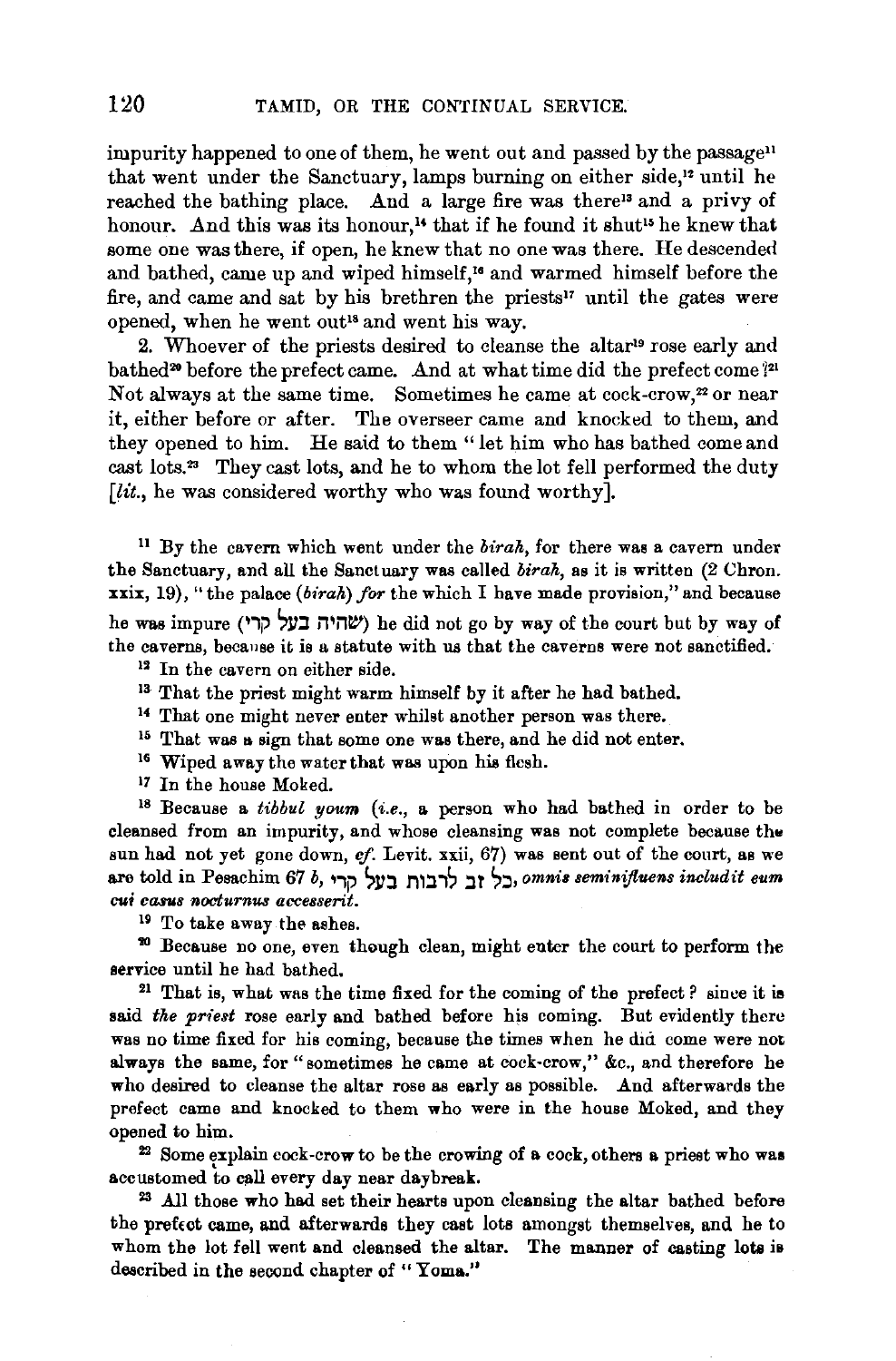3. He took the key, and opened the littledoor,<sup>24</sup> and went from the house Moked into the court, and they went in after him with two lighted torches in their hands, and they were divided into parties, these going by the porch<sup>23</sup> towards the east,<sup>26</sup> and those going by the porch towards the west. They searched and went on until they reached the place (house) of the pancake maker. When both parties reached it they asked "peace?" and they answered "all is peace." They placed the maker of the pancakes to make the pancakes.

4. He to whom the lot fell to cleanse the altar, cleansed the altar. And they said to him "take care that thou touch not the vessel<sup>27</sup> until thou hast hallowed thy hands and feet at the laver." And Io, the censer was placed in the corner,28 between the incline and the altar on the west of the incline. No one entered with him, and there was no lamp in his hand; but he went by the light of the fire on the altar. They did not see him, and did not hear his voice until they heard the sound of the wood, which Ben Katan<sup>29</sup> made a machine for the laver, and *then* they said " the time is come ; he is hallowing his hands and feet at the laver." He took the silver censer and went up to the top of the altar, moved away the coals

 $24$  A little door which was in the middle of the body of the great door, and through it they went, from the house Moked into the court. 25 Which was in the court.

 $\%$  Because there were porches surrounding the court within, pillars projecting from the walls of the court, and from the pillars to the walls of the court was a covering above them, and such a construction is called portikin in the barbarian tongue, and from the pillars outwards [i.e., towards the court] there was no covering, and the altar was in the uncovered place. They separated into two parties, in order that they might examine and see that all the vessels of service were in their places in peace. And they went along by the porches which were erected by the side of the northern space, these going in the eastern half and the others going in the western half, until they met at the place where they made the offering of pancakes of the high priest, which was brought every day, one half in the morning, and one half in the evening [Levit. vi, 20]. It was near the gate Nicanor. And there they said one to another, "is it peace?" "All is peace." That is to say, we have found all the vessels in their places  $[lit, in]$ peace], and not one of them is missing.

 $\sqrt[n]{i}$  The censer, which was a vessel (Numb. iv, 12, "instruments of ministry") of service, because no one was permitted to approach the altar or to undertake any part of the service until he had hallowed [washed] his hands and his feet.

<sup>28</sup> In the angle.<br><sup>29</sup> This was the name of a high priest who made a machine for the laver, a revolving wheel, <sub>גלגל</sub> הסובב, by means of which they immersed the laver in the cistern, in order that the water in it might no. become profaned by remaining all night. For everything that had been hallowed by a vessel of service became profaned by remaining all night, and when the laver was immersed in the cistern its water did not become profaned [the cistern not being a vessel of service]. Rambam says that the machine was a vessel surrounding the laver, that was not hallowed by a vessel of service, and there the water was left at night, in order that it should not become hallowed and *then* profaned by remaining all night.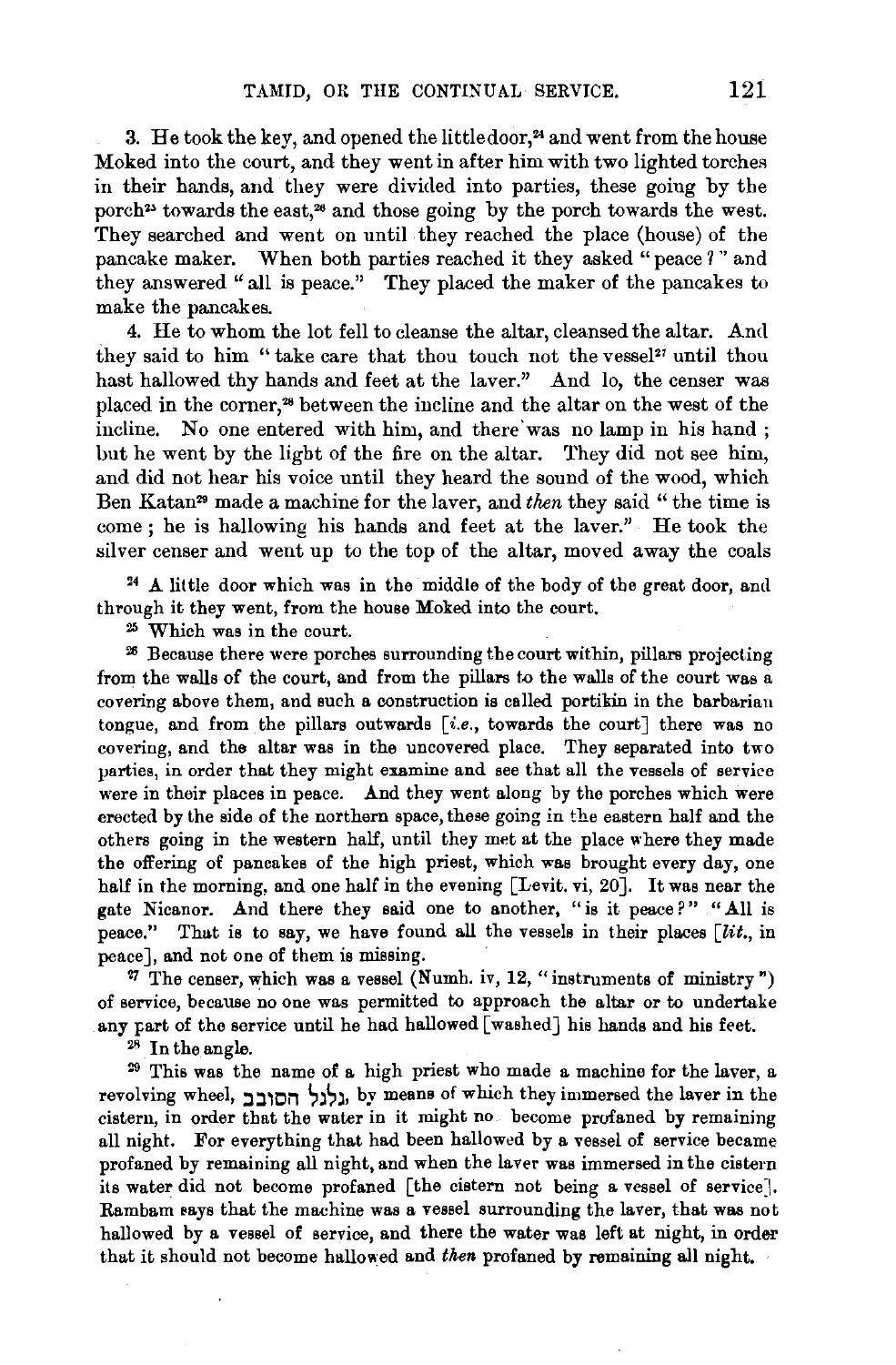to either side, took from the inner consumed portions,•• and descended. Having reached the pavement he turned his face towards the north, and advanced about ten cubits along the east side of the incline. He heaped up the coals upon the pavement<sup>31</sup> three handbreadths from the incline,  $\dot{m}$ the place where they put the crops of the birds, and the ashes of the inner altar and of the candlestick.

#### CHAPTER II.

1. WHEN his brethren saw that he<sup>1</sup> came down<sup>2</sup> they ran and came quickly and sanctified their hands and their feet at the laver,<sup>3</sup> took the shovels and the hooks and went up to the top of the altar. The parts *of*  the sacrifice and the fat which were not consumed from the evening they removed• to the sides of the altar, *and* if the sides could not hold them they arranged them by the circuit on the incline.<sup>5</sup>

2. They commenced putting the ashes• upon the apple-shaped heap **(mEJJi).** This was in the middle of the altar, *and* sometimes there were upon it as much as 300 *chor*,<sup>*r*</sup> and at the feasts they did not remove the ashes from it,<sup>8</sup> because it was an ornament to the altar.<sup>•</sup> Never did a priest neglect to take away the ashes. 1•

30 The coals which were in the middle of the fire and well consumed, so as to be almost reduced to ashes.<br><sup>31</sup> Because it is written  $122'$ , "and he shall put them" (Levit. vi, 3-10). And

it is explained that this means all of them, that they might not be scattered.

<sup>1</sup> He who has removed the ashes from the altar.<br>
<sup>2</sup> From the altar, and put the coals upon the eastern side.<br>
<sup>3</sup> In order to ptrform the service.<br> **4** They put them aside. The word has the signification of moving rapid tossing, and thus like a goat they removed them, a goat tiring itself by rapid movements and fighting with its horns. As *goats* push one another with their horns, so here they put aside and moved and turned the pieces with the hooks to the sides of the altar. 5 That is to say upon the incline which was opposite the circuit. [Namely

the small incline which ran off qn the right of the large one, and by which the priests went to the circuit. It seems more probable that the passage  $v$ בב $v$ :J:J lO:J should be understood as in.dicating that these partially consumed portions of the sacrifices were placed not upon the incline, but on the circuit.]

<sup>o</sup> After they had removed to the sides or to the circuit the pieces and fat which were not consumed they drew the ashes with the shovels which were in their hands and put them up on the תמוח, a great heap of ashes which was in the middle of the altar heaped up and made like an apple.

7 This is taught in the way of hyperbole, for never were there left upon it three hundred *ckor.* 

8 They did not take the ashes out even though there was a great quantity upon the altar.<br>9 Because it might be seen that many offerings were upon the altar.<br><sup>10</sup> That is to say, whatever might be the quantity of ashes, it was certainly not

from neglect on the part of the priests, but as an ornament to show that a great many offerings had been offered upon the altar.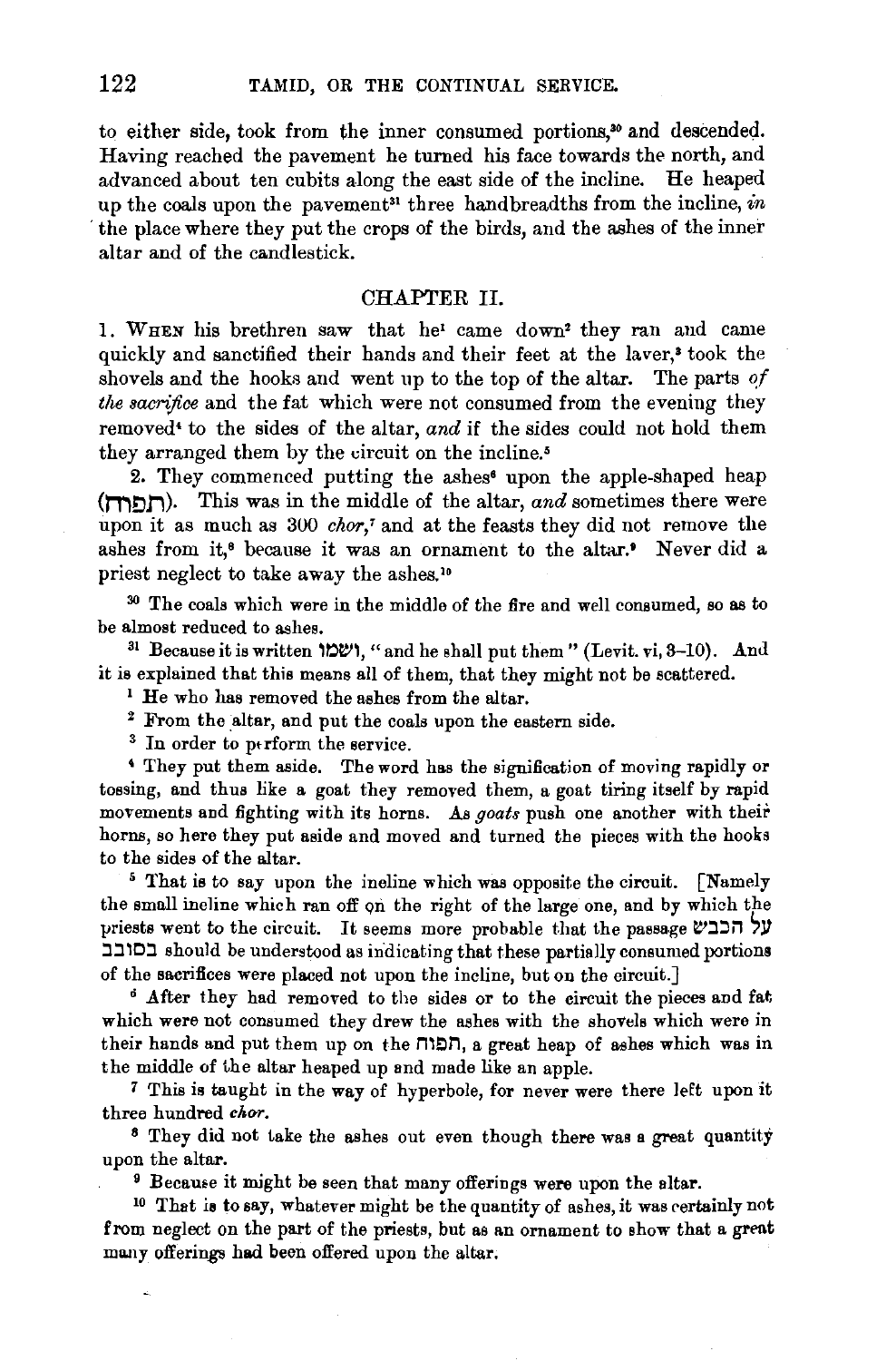3. They now began to carry up the pieces of wood (בְיוֹרִין)<sup>11</sup> to arrange the pile for the fire. And were all kinds of wood lawful for the pile ?<sup>12</sup> Yes, all kinds of wood were lawful for the pile, except the wood of tha olive and the vine; but these were ordinarily used, namely, branches13 of the fig and the walnut, and the oil-tree."

4. He arranged the great pile<sup>15</sup> on the east, and its front<sup>16</sup> was eastward and the inner ends of the pieces of wood touched the **moli,** or central heap of ashes. And between the pieces of wood there was a space in which they set fire to the small wood."

5. They picked out thence18 nice pieces of fig-wood, to make the second pile for the incense, opposite the south-western corner, distant from the corner four cubits towards the north. *It had* about'• five seahs of coals and on the Sabbath about eight seahs of coals,<sup>20</sup> because they put there two dishes of frankincense belonging to the shewbread. The pieces and the fat

11 Two long smooth pieces of wood were put in the middle of the length of the pile, for the text (Levit. vi, 12) "and the priest shall burn wood on it every morning" teaches that two pieces of wood were necessary.<br><sup>12</sup> Because it is taught simply that they commenced taking the logs up, and is

not explained of what kind of wood the logs were. And it is taught "Yes," that is to say, all are lawful except the wood of the olive and of the vine, which are unlawful on account of the inhabitants of the land of Israel because they bear fruit ; and some say the reason is because they quickly become ashes.<br><sup>13</sup> Branches of the fig-tree, and only of bad fig-trees which do not produce

fruit. 14 That which produces balsam oil. I have heard that it is the tree called in

the Latin tongue *pino*, and in Arabic *Sanawbar* (صنوبر), and although this is a tree yielding food [the seeds are extensively used in Palestine J it is not necessary like the vine and olive. For this reason they did not pronounce it unlawful on account of the inhabitants of the land of Israel as they did the vine and the olive.

<sup>15</sup> Because there was also another pile this one was called the great pile. There were three piles there every day; one, the great pile upon which was burned the daily sacrifice; the second pile smaller than it was called the pile of the incense, b<sub>c</sub>cause from it they took coals in the censer for the incense, which was burned in the morning and evening ; and the third had no other use than to keep up the fire, according to the text (Levit., vi, 12) "and the fire upon the altar shall be burning in it," this third pile was to keep up the fire.<br><sup>16</sup> The direction of its face, which was the opening and hollow of the pile, was

towards the eastern side of the altar, and the inner ends of the pieces of wood were long enough to touch the central heap of ashes.<br><sup>17</sup> Branches and small pieces placed between the larger ones in order to light

the fire. \*אליה has the meaning of אליה and is connected with the phrase C,l~i1 **nl:lJt,** "smoking firebrands" (Isaiah vii, 4).

<sup>15</sup> From the place of the wood.<br><sup>19</sup> There were in that "pile of the incense" as much as flve seahs of coals, because from it they took what was necessary for the incense.

20 Because more coals were necessary for the two dishes of frankincense of the shewbread [Levit. xxiv, 7] which were burned from Sabbath to Sabbath.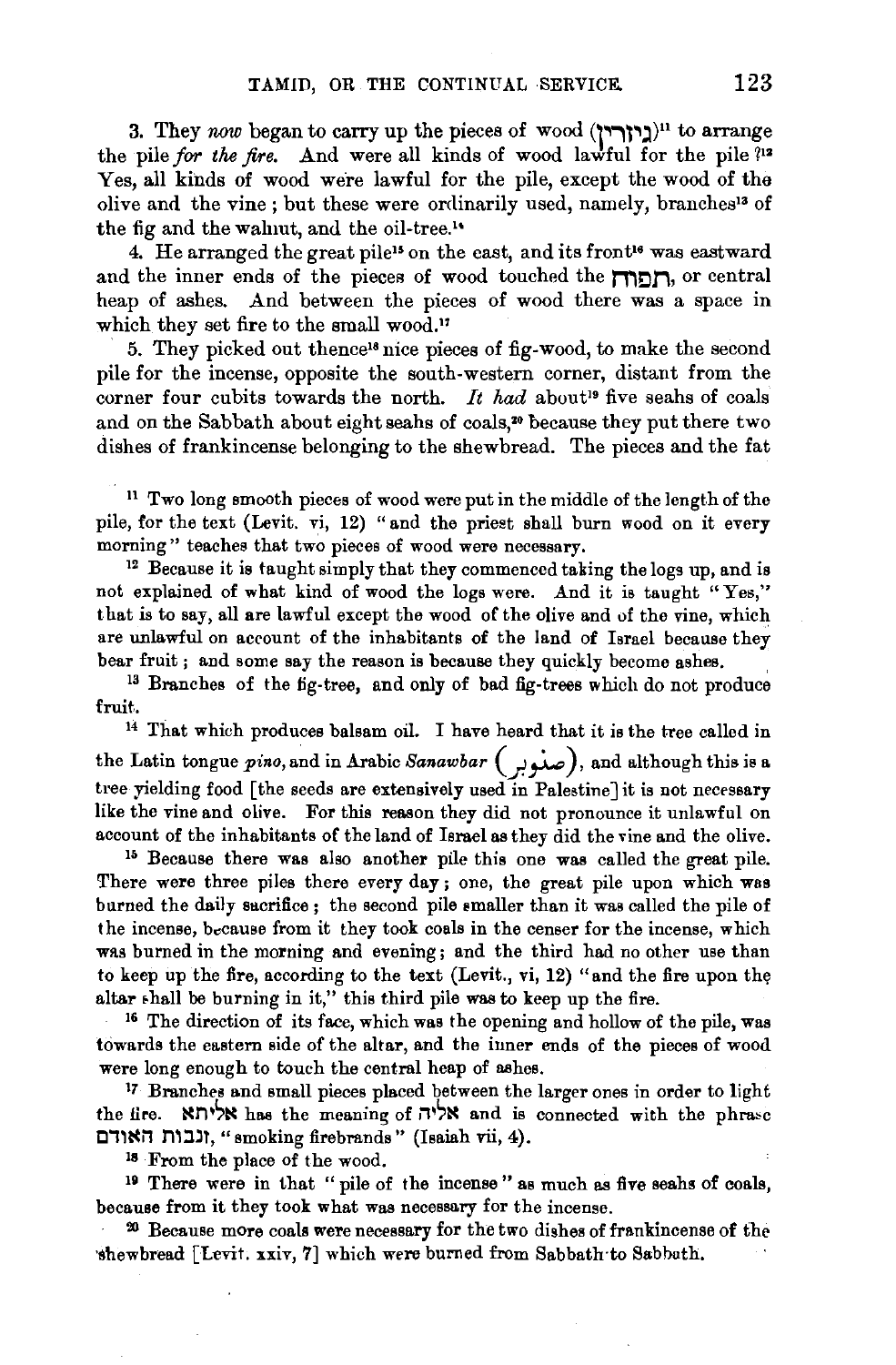which had not been consumed from the evening they replaced<sup>21</sup> on the pile, set the two piles on fire, and went down and came to the chamber Gazith.<sup>22</sup>

### CHAPTER Ill.

1. THE prefect said to them "come and cast lots' who shall slaughter,<sup>2</sup> who shall throw<sup>3</sup> the blood, who shall take away the ashes from the inner altar,• who shall take away the ashes from the candlestick, who shall take up the pieces *of the sacrifice* to the incline, the head and the leg, and the two fore-legs, and the end of the spine,<sup>5</sup> and the leg, the breast<sup>6</sup> and the throat,' the sides, the inwards, and the fine flour, and the pancakes, and the wine." They cast lots, and each performed the duty which fell to him.<sup>8</sup>

21 To be burned there at the side of the great pile.

22 To cast lots.

1 The manner of casting lots is explained in the second chapter of *Yoma.* 

2 Notwithstanding that the slaughtering was lawful *even* by a stranger, they appointed for it a lot, becanse it was the beginning of the service, of the continual sacrifice, and it being a favourite office, if they did not draw lots for it they might fall to quarrelling over it, and come into danger. 3 The priest who received the blood threw it, and because the essential part

of the offermg was the throwing of the blood, *therefore* the author of the Mishna mentions it. 4 The priest who took away the ashes also burnt the incense, and because

taking away the ashes was the beginning of the service of incense, the author of the Mishna mentions it. And also the taking the ashes from the candlestick was the beginning of the lighting, and the taking the ashes from the inner altar and from the candlestick was before the slaughtering of the continual *sacrifice.*  And in mentioning the order of the lots, the slaughtering, and throwing of *tke blood* were first because they were by far the most essential part of the service.

 $^5$  The fat tail, אליה.

6 All (the fat) which looked towards the ground.

<sup>7</sup>The place where the cud is chewed: it is the neck, and with it were joined the windpipe with the liver and the heart.<br><sup>8</sup> He to whom the lot fell threw the blood, and the next to him slaughtered,

notwithstanding that the slaughtering preceded the receiving of the blood, yet in consequence of the throwing *of tke blood* being of more importance than the slaughtering, becanse the slaughtering was lawful if *done by* a stranger, which was not the case with the throwing of the blood, therefore he to whom the first lot fell was privileged to throw *tke blood,* and the second next to him to slaughter: and the third took away the ashes from the inner altar and burned the incense, and the fourth took away the ashes from the candlestick and lit the lamps, and the fifth carried up the head and the leg to the incline, and the sixth the two forelegs, and the seventh the extremity of the spine, which was the fat tail, and the other leg, and the eighth the breast and the threat, and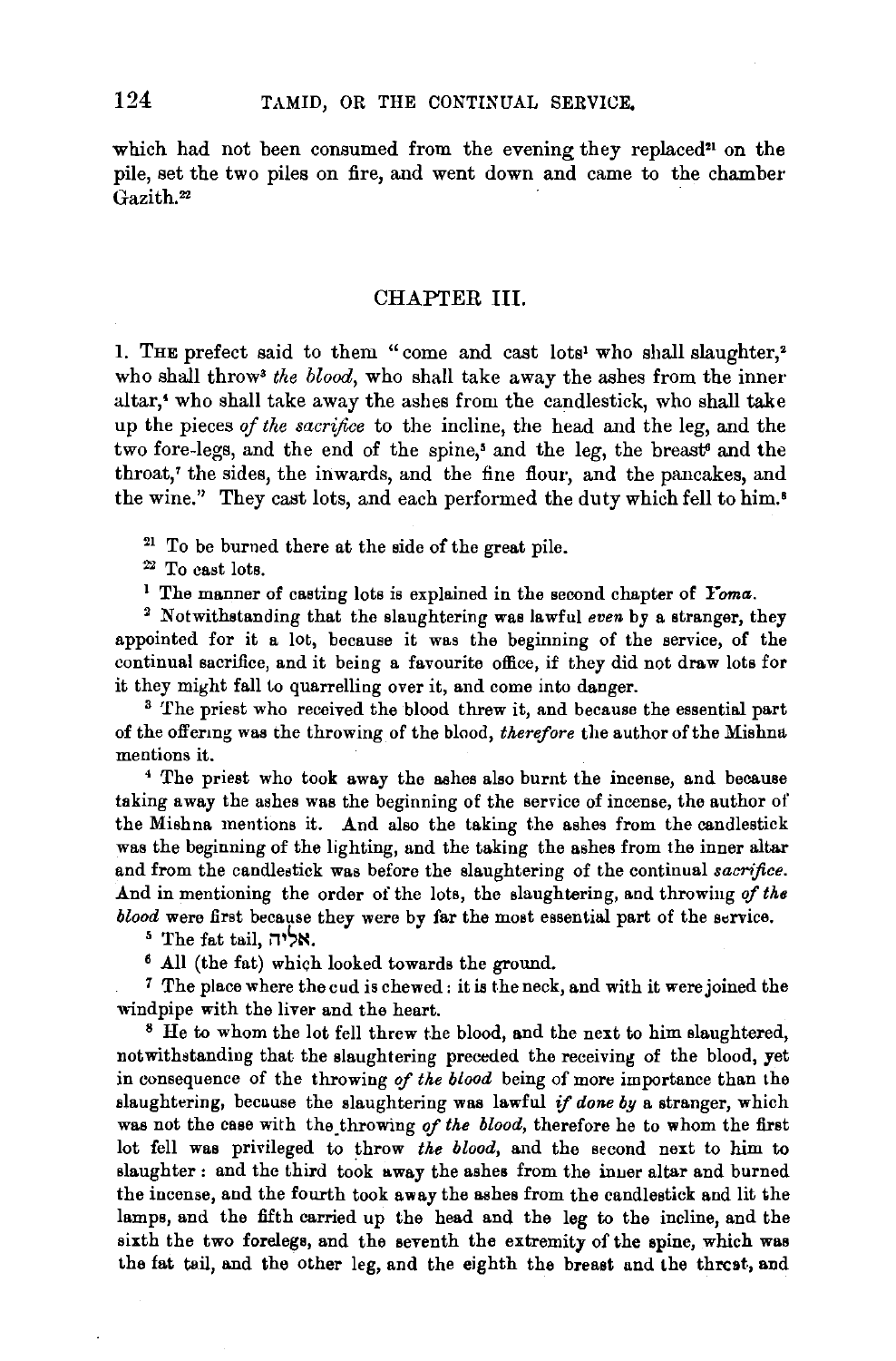2. The prefect said to them " go out" and see whether the time for slaughtering<sup>10</sup> has arrived." If it had arrived the observer said "it lightens."<sup>11</sup> Mattai, son of Samuel, said "is the whole eastern side become light<sup>12</sup> as far as Hebron ?<sup>13</sup> And he answered "yes."

3. He said to them" go out and bring the lamb from the chamber of the lambs."" And lo the chamber of the lambs was in the north-western corner. And four chambers were there, one the chamber of the lambs, one the chamber of the seals,10 one the chamber of the house Moked,•• and one the chamber in which they made the shewbread.

4. They went into the chamber of the vessels, and brought out thence ninety-three silver and golden vessels.<sup>17</sup> They gave the lamb to drink<sup>18</sup>

the ninth the two sides, and the tenth the inwards, and the eleventh the fine flour of the meat and drink-offerings which was offered with the continual sacrifice, and the twelfth the pancakes of the high priest, and the thirteenth the wine of the drink-offerings. All these thirteen priests had their functions assigned to them by the one lot, as explained in the second chapter of "Yoma."

To a high place which they had in the Sanctuary.<br><sup>10</sup> Because the slaughtering was unlawful by night, as is said (Levit. xix, 6) "The day ye offer it."<br>
<sup>11</sup> It becomes light and the morning shines.<br>
<sup>12</sup> That he did not say anything until the eastern side was lightened, because

it was not sufficient that the morning had appeared in one point only. The decision is according to Mattai ben Samuel.<br><sup>13</sup> Those who stood below asked him, "does the light appear as far as

Hebron?" and he answered "Yes;" and they said so to bring to mind the worth % of the fathers buried in Hebron.<br><sup>14</sup> The chamber in which were the lambs for the continual sacrifices.<br><sup>15</sup> For those taking fine flour for the meat-offering and wine for the drink-

offerings. They went to the overseer of the seals and gave him money according to the quantity of drink-offerings required, and he gave to him a seal which he took to the overseer of the drink-offerings and received from him the drinkofferings, and that chamber in which the overseer of the seals sat was called the chamber of the seals. And in the treatise "Shekalim " it is explained that there were four seals in the Sanctuary, and upon them written  $\mathcal{X}$ ובה, '1), i: ~)l). I£ he brought the seal upon which was written ~)tl, *egel,* the overseer knew that he had paid the money for a drink-offering for a bull; if that with i::lf, *zachar,* he knew that he had paid the price for a drink-offering for a ram, because the translation of  $\aleph$ , a ram, is  $\blacktriangle$ רברא, *dachra*; if that with '1, *g'di*, he knew that he had paid the money for a drink-offering for a lamb; if  $N\mathbb{C}\setminus\mathbb{C}$ , *chota,* he knew that he had paid the money for a drink-offering for a leper. 16 "The chamber of the house of the burning." It was so called because of

the large fire which was constantly burning in it.

<sup>1</sup>7 It is not explained why this number of vessels was necessary. In the Jerusalem Talmud, treatise "Chagigah," they are said to correspond to the ninety-three times the Divine name is mentioned in the prophecies of Haggai, Zechariah, and Malachi.

<sup>18</sup> Near the time of slaughtering, in order that the skin might come off easily.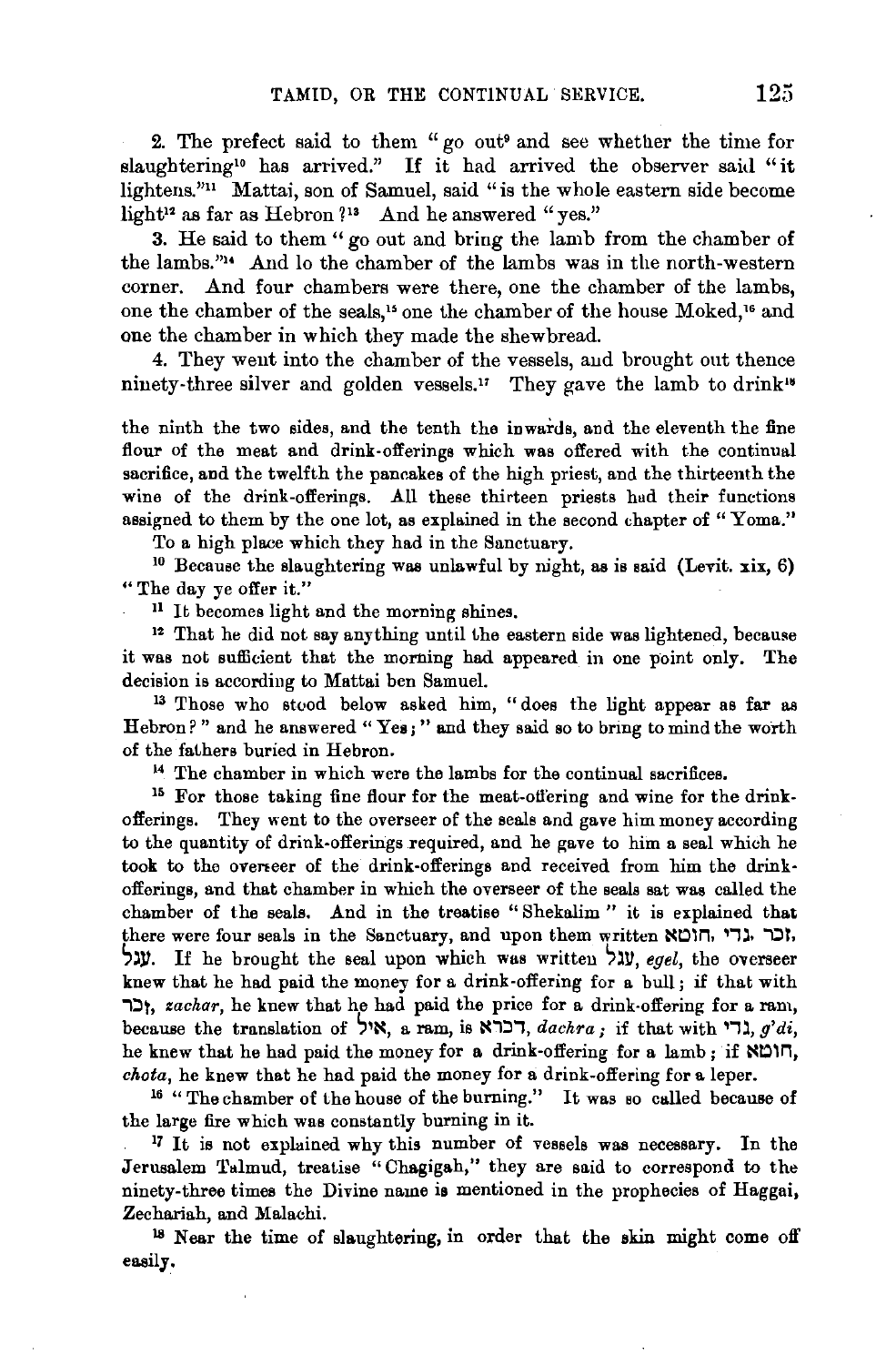out of a golden bowl.<sup>19</sup> And although it had been examined in the evening<sup>20</sup> they examined it *again* by the light of the torches.

5. He to whom the lot fell to slaughter the lamb, drew it, and went to the place of slaughterers, and they whose lot it was to take up the pieces to the incline followed him. The place of the slaughterers was to the north<sup>21</sup> of the altar, and upon it were eight little pillars<sup>22</sup> with square pieces of cedar *wood* over them,<sup>23</sup> and iron hooks<sup>24</sup> were fixed to them,<sup>25</sup> three rows<sup>26</sup> to each, by which they suspended *the sacrifices* and skinned them upon the marble tables which were between the pillars.<sup>27</sup>

6. They to whom the lot fell to remove the ashes from the inner altar and the candlestick, went before with four vessels in their hands-the basket,<sup>28</sup> the can,<sup>29</sup> and two keys.<sup>30</sup> The basket resembled a large golden tarkab,<sup>31</sup> and held two cabs and a half, and the can resembled a large golden *kithon.* With one of the two keys the *priest* put *his arm through a hole in the door or wall* as far as the armpit,<sup>32</sup> to open the little door, and with the other opened<sup>33</sup> immediately before him.

19 Some say that this is hyperbole, that it was not in a golden bowl, but in a brass one beautiful as gold. As some say that it was really in a golden bowl, because there could be nothing poor in the place of the rich.<br><sup>20</sup> Because it was obligatory to examine the lamb for blemishes four days

before it was slaughtered, as in the case of the Passover lamb.<br><sup>21</sup> Because the continual sacrifice was a burnt-offering, and a burnt-offering

must be on the north.<br>
<sup>22</sup> Low *pillars* of stone.<br>
<sup>23</sup> Square pieces of cedar *wood* were upon the pillars.<br>
<sup>24</sup> A kind of hooks called *uncinus* in the barbarian tongue.<br>
<sup>25</sup> To those pieces of cedar wood, and by th

a small beast.

*Zl* Upon which they washed the inwards. They might be made of gold, because what is poor should not be in the place of the rich, but they made them only of marble, because gold becomes heated and might cause *tke flesk* to smell, and the marble was always cold and preserved *tkeflesk* from smelling.

<sup>28</sup> As in Deuteronomy xxvi, 2. The ID, or basket, was like a *sal* or basket with a broad mouth.

 $^{29}$  A kithon, in the Arabic language called  $k\tilde{a}s$ .

30 To open the two locks which were in the little northern door. 31 A vessel containing three cabs. The meaning of the word is **:li'l ''1n,** two cabs and a cab=three cabs. But though the basket resembled a *tarkab* it contained only two cabs and a half. It was of gold.<br><sup>32</sup> The northern little door respecting which we are taught below, " he came

to the northern little door," had two locks, one of which was low down inside at the lower part of the door, and the priest desiring to enter put in his arm as far as his armpit through 8 hole which was in the wall and opened with his hand from inside, and the other he opened at once with the key without trouble like other doors.

" 33 p. As they made it in the mould and fixed it, **pp.** that is, quickly without trouble [Pesach. *37a].*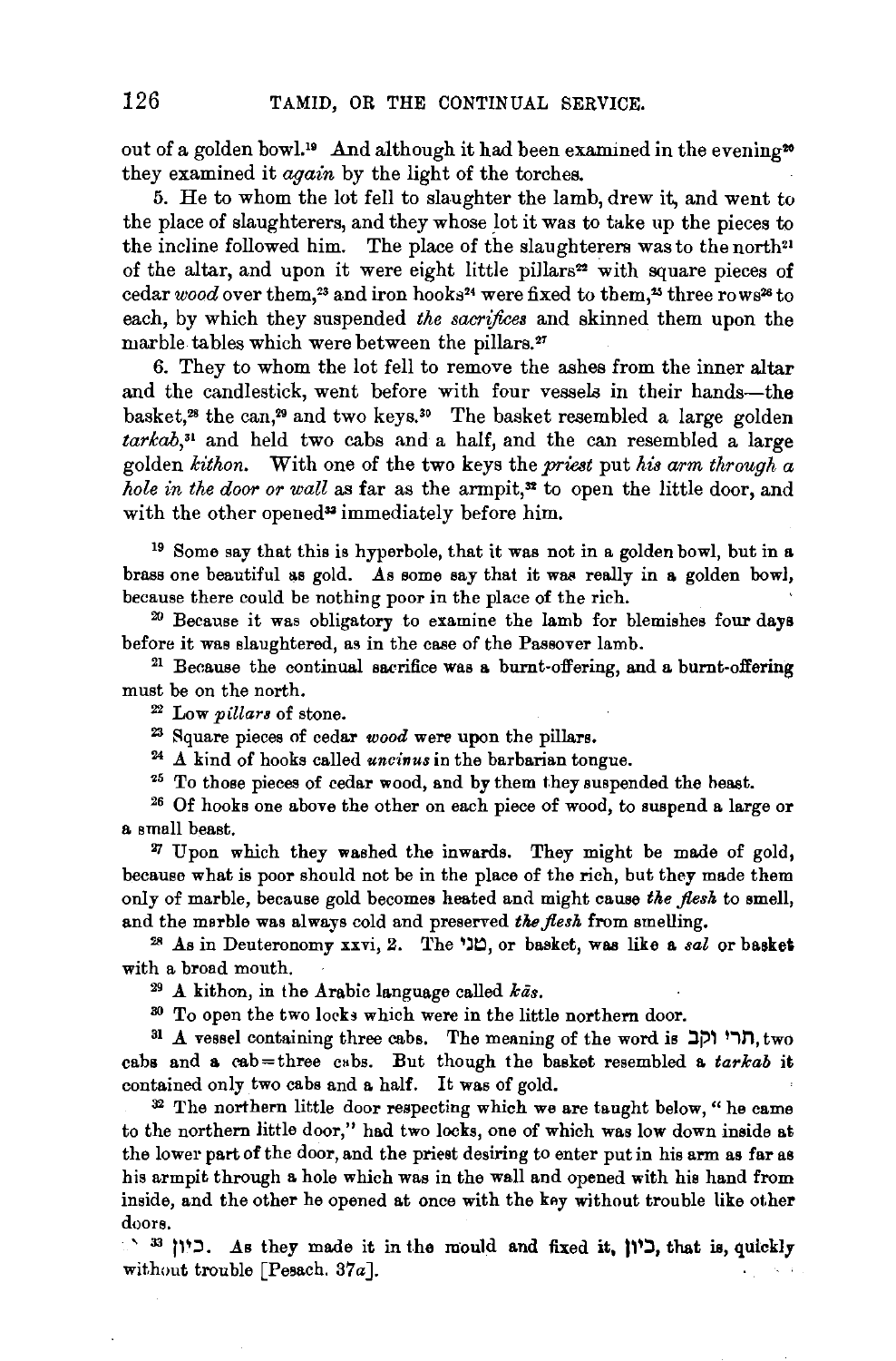7. He came to the northern little door, for there were two little doors to the great gate,<sup>34</sup> one on the north and one on the south. By that on the south no man ever entered, and respecting this it is explained by Ezekiel (xliv, 2), "then said the Lord unto me; this gate shall be shut, it shall not be opened, and no man shall enter by it ; because the Lord the God of Israel hatb entered by it, therefore it shall be shut." He took the key and opened the little door, went into the chamber,<sup>35</sup> and from the chamber into the Temple,36 **t,,:J.,j1,** until he reached the great gate: having reached the great gate, he drew aside the bar<sup>37</sup> and the bolts,<sup>38</sup> and opened it. The slaughterer did not slaughter until he heard the sound of the great gate being opened.

8. From Jericho they could hear the sound· of the great gate when it was opened ;<sup>39</sup> from Jericho they could hear the sound of the Magrefah ;<sup>40</sup> from Jericho they could hear the sound of the wood which Ben Katan" made a machine for the laver; from Jericho they could hear the voice of Gabinus the crier;<sup>42</sup> from Jericho they could hear the sound of the

34 This was the gate of the Temple. It had doors at the commencement of the thickness of the wall (which thickness was six cubits), and other doors at the end of the thickness *of the wall* on the inner side. And these two little doors were two small doorways, one on the right of the great gate, and one on its left, רחוק קצח, somewhat distant from the gate. In reference to that on the south the text "it shall be shut, it shall not be opened," refers to the Temple of the future, and doubtless it was so in the " eternal house"  $[i.e.,$  the second temple]. But the little door in the north he opened by means of the hole which was beside it, putting in his hand as far as the armpit and curving his hand within, and by means of the other lock which was in it which was opened at once without difficulty.

35 This was a chamber which opened to the Temple.

36 And went in the interior of the Temple as far as the great gate which was at the end of the thickness of the wall within, and opened it. Then he came to the second gate and stood inside and opened it.

37 A bar which passed from one end of the door to the other. Another explanation is that it was a bolt which was fixed behind the door in a hole of the door post. 38 The locks and fastenings.

39 From Jerusalem to Jericho was ten *parsaoth.* 

<sup>40</sup> A kind of musical instrument that was in the Sanctuary. It had ten holes [perhaps pipes], from each of which issued a hundred kinds of sounds, and its sound could be heard at a great distance.

41 The name of a man. He was a high priest and made a wheel for the laver to sink it in the cistern that its waters should not become profaned from remaining all night. For whatever had been sanctified in a vessel of service became profaned by remaining all night, and by going out, and by tibbul yourn, and when they raised this from the cistern to sanctify [wash] at it their hands and their feet, the sound of the wheel was heard as far as Jericho.

42 A priest whose name was Gabinus, who called out every morning in the Sanctuary, "rise up oh priests to your service!"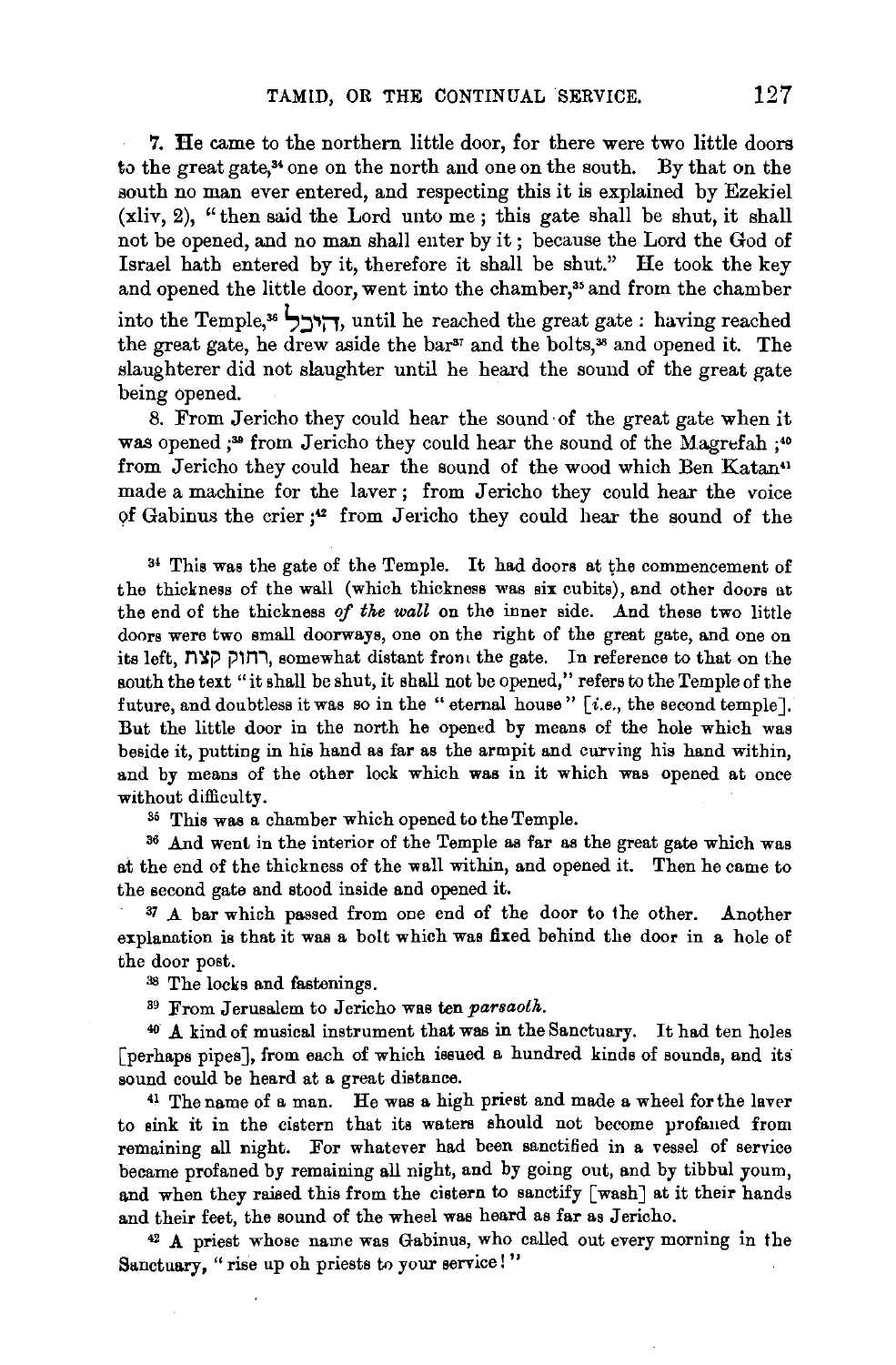pipe :<sup>43</sup> from Jericho they could hear the sound of the cymbal ;<sup>44</sup> from Jericho they could hear the sound of the song; from Jericho they could hear the sound of the trumpet ; and some say also the voice of the high priest when he mentioned the Name on the day of atonement. From Jericho they could smell the odour of the mixture for the incense. Rabbi Eleazar ben Diglai said the family of Aba had some goats on Mount Mikvor,45 and they were set sneezing by the smell of the mixture for the incense.

9. He to whom the lot fell to remove the ashes from the inner altar, entered and took the basket and placed it before him, removed *the ashes*  by handfuls and put them into it, and at last<sup>46</sup> swept the remainder into it, put it down," and went out.<sup>48</sup> He to whom the lot fell to remove the ashes from the candlestick, entered, and if he found the two eastern lamps burning,<sup>49</sup> he removed the ashes from the others,<sup>50</sup> and left those burning in

43 Tsilmitslis [Psalmus ?] in the barbarian tongue, and in Arabic *mazmur*, a psalm. The sound of it could be heard at a great distance. Some say it was what was called **''1!:l'!:l,** *p1:peri,* in the barbarian tongue.

<sup>44</sup> Cymbal in the barbarian tongue.

45 The name of a place.

<sup>46</sup>When only a small quantity of ashes was left, and he could not take them in his hand, he swept the remainder of the ashes into the basket.

*<sup>47</sup>*The basket.

 $\lambda$ 

48 But he did not take out the basket immediately, for since it was necessary to put the ashes near the altar on the east, as well as the ashes of the candlestiek, they delayed until after the throwing of the blood of the continual sacrifice, when they performed the trimming of the two lamps, and finished removing the ashes of the candlestick, and then they took out, the one the basket, and the other the can, and poured out the ashes in a certain place near the altar ; and they were consumed there in their place. 49 This doctor thought that the candlestick was placed east and west, and

that sometimes the other lamps also were found burning, and understood that the two eastern ones were left burning on account of the others, and that if [the others] were burning they extinguished them and removed their ashes, but if they found these two [eastern] lamps burning, they did not extinguish them. And further, from what is taught at the end [we learn] that if they found those eastern lamps extinguished they lit them again, but if they found the others extinguished they did not light them until the evening.

50 The five lamps that were on the western side [of the two left burning]. They removed from them the old oil and the old wick and the ashes, and put them all in the can, and supplied fresh oil and a fresh wick ; and after the slaughter of the sacrifice and the sprinkling of its blood, they removed the ashes of the two eastern [lamps J and supplied them with fresh oil and wicks ; so that the trimming of the lamps was made to pause by the slaughtering of the sacrifice and the sprinkling of its blood. And they did not trim them all at once because of the Scripture (Exod. xxx, 7) **'1j:l.:l.:l '1j:l.:l.:l,** " every morning when he dressed the lamps." The law says the trimming was divided to two mornings : and the work of trimming five lamps was done first, and subsequently the trimming of the other two, because it is right that the great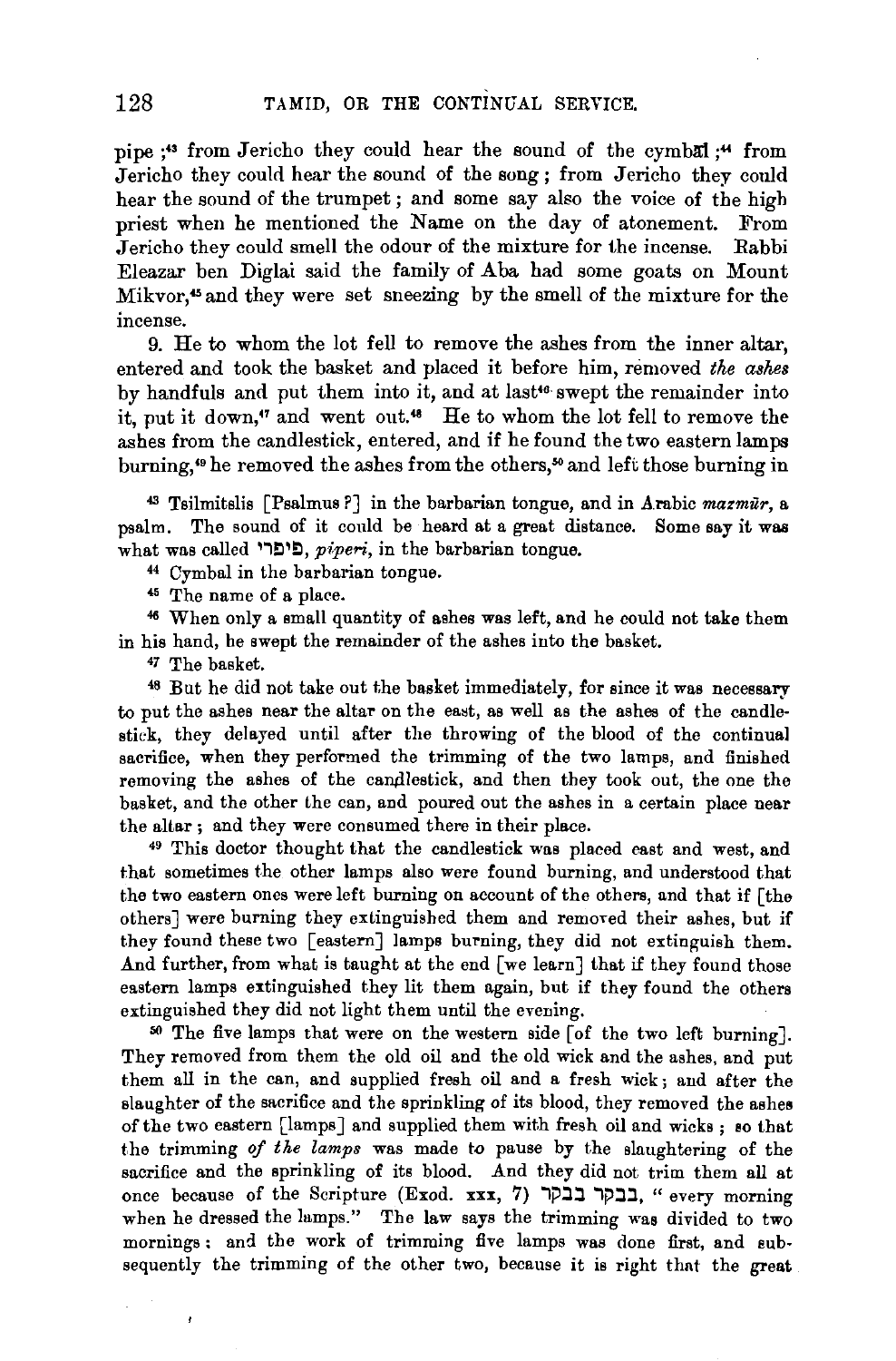their place. If he found those eastern lamps extinguished,<sup>51</sup> he removed the ashes from them and lit them from those that were burning, and afterwards removed the ashes from the remainder.<sup>52</sup> There was a stone in front

portion of the work should be done first. And why were not six first trimmed and afterwards one? Because of the Scripture " when he dressed the lamps " [in the plural]. There can be no trimming of lamps if they are less than two. And these words refer to the time when there was no miracle, as after the death of Simeon the Just; but before Simeon the Just died the western lamp burned continually by miracle, as is taught in the Bareitha, "outside the veil of the testimony;" testimony, that is, that the *Sheckinah* dwelt with Israel. In this western lamp the priest put as much oil as in its fellows, and from it he began and with it he ended. When he came to trim the two eastern lamps, he did not remove the ashes except from the first only, and he trimmed it and left the second lamp which was next to it burning until the evening when he lighted the lamps, and from it he lighted all the other lamps, and after lighting the other lamps he trimmed and removed the ashes from this lamp in the evening and lit it, and this, notwithstanding the Scripture "when he dressed the lamps," and that there was no trimming of less than two. It was very good so : not to trim more than one of the two eastern lamps, and to leave the second one burning, and not to trim it until the evening, in order to make evident the miracle that it remained burning continually. And that he trimmed the five lamps on the western side first and not the five on the eastern side, and at last the two on the west, and from them lit *the remainder* was for this reason, that it is written [Levit. xxiv, 2, 3], "to cause the lamps to burn continually, without the vail of the testimony shall Aaron order it  $\ldots$  before the Lord." The law says that a lamp was fixed from which to light the remainder of the lamps. And which was that lamp? The second lamp on the eastern side, and this was called the western lamp, because a person entering the Temple would come to that lamp first, and they did not transgress the commandment. And some say that it was at this lamp the miracle occurred, and that it was fixed to light the others from, which could not be with the first lamp, because the Scripture says "before the Lord," *i.e.,* from that lamp which was on the side of the Shechinah, which was on the western side, and the first lamp is not called "before the Lord."<br><sup>51</sup> The two eastern lamps, as after the death of Simeon the Just. He

removed the ashes from them and lit them from those that were found burning. Not that he put fresh wicks and fresh oil, in the ordinary way of dressing the lamps, for never did they dress the two eastern lamps until after the slaying of the lamb, in order that there might be a pause between the dressing of the fiye and the dressing of the two. But this removal of the ashes was only that he took away the ash from the top of the old wick, pulled it up, and lit it, in order that the interval between the dressing of the five lamps and of the two should be well marked. And if none of the lamps were found burning he lit them from the altar of burnt offering.

62 This was the dressing of the five lamps, that he put fresh wicks and fresh oil and left them extinguished until the evening, when he came and lit them. And this removal of the ashes was not like the removal of the ashes from the two eastern lamps above spoken of, for after the slaying of the lamb and the